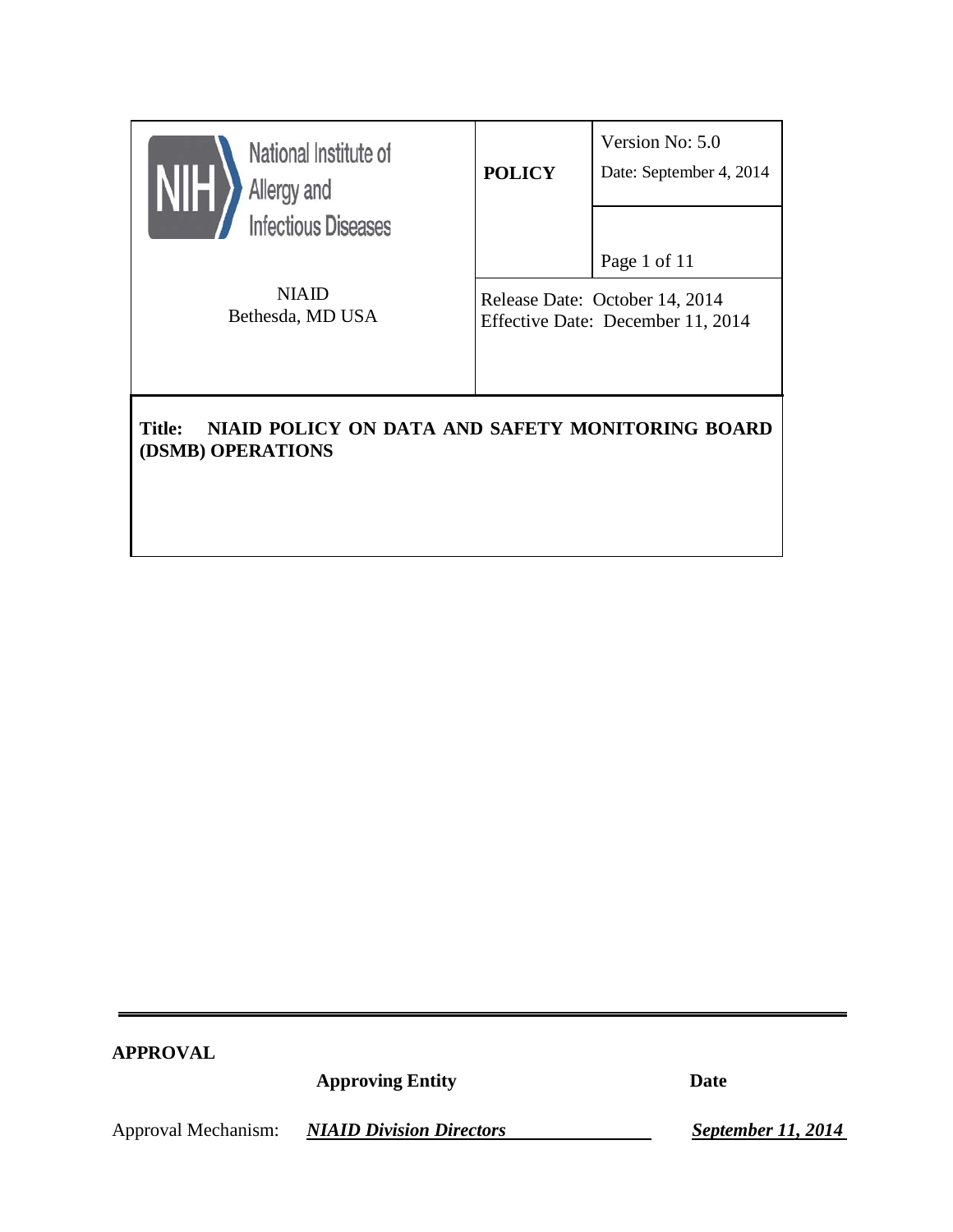Version No: 5.0

Page **2** of **11**

### **1.0 PURPOSE**

This policy establishes requirements for the operations of Data and Safety Monitoring Boards (DSMBs) utilized to monitor NIAID supported trials.

### **2.0 BACKGROUND**

The "NIH Policy for Data and Safety Monitoring"  $(1998)^1$  requires data and safety monitoring for all NIH supported clinical trials to ensure the safety of participants and the validity and integrity of the data. NIAID Divisions each established policies, procedures, and guidelines to implement and comply with the policy and with NIH's "Further Guidance on Data and Safety Monitoring for Phase I And Phase II Trials"  $(2000)^2$ . Although some program variances may be appropriate/necessary, a proposal for some harmonization of key issues across Divisions was put forth at the 2005 NIAID Winter Program Retreat. A working group representing all Divisions collected and analyzed data on Data and Safety Monitoring Board practices. This policy specifies those operational requirements for DSMBs that are mandatory across the Institute.

# **3.0 DEFINITIONS**

The NIH policy states that monitoring may be conducted in various ways and by various individuals or groups depending on study size and scope and lies on a continuum. Specifically, NIAID Divisions may utilize the principal investigator, NIAID Program Staff, an independent safety monitor (ISM), a safety monitoring committee (SMC), a data and safety monitoring board (DSMB) or more than one of these for the same trial. This policy addresses only structures that are classified as "data and safety monitoring boards"; refer to Divisions for information on other forms of monitoring.

### **3.1 Data and Safety Monitoring Board (DSMB)**

"Data and safety monitoring board" refers to a committee of experts, independent of the trial investigators, pharmaceutical sponsor (if any), and funding agency, that periodically reviews the conduct and results of the trial and recommends continuation without change, continuation with change, or termination of the trial.

### **3.2 DSMB Convening Authority**

"DSMB convening authority" is the single entity with authority and responsibility to respond to the recommendations of the Data and Safety Monitoring Board regarding a particular trial. The convening authority may be a different organization than the one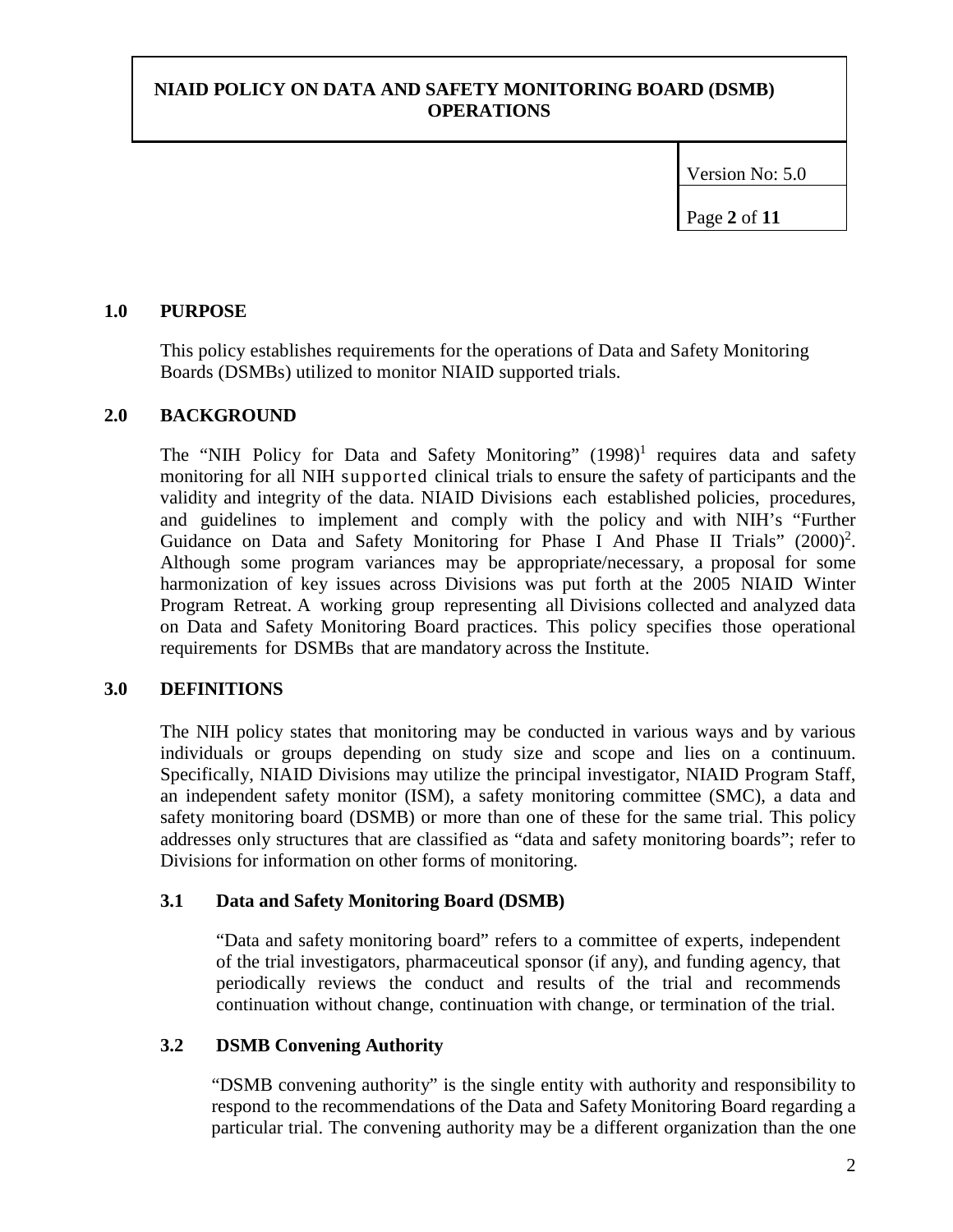Version No: 5.0

Page **3** of **11**

that establishes and operates the DSMB (e.g. when a DSMB established by NIAID monitors a trial for another IC or agency and NIAID is not involved in conducting the trial).

# **4.0 TRIALS REQUIRING A DSMB**

Federal regulations only require a DSMB for research studies in emergency settings in which the informed consent requirement is excepted  $[21 \text{ CFR } 50.24(a)(7)(iv)]^3$ . NIAID operationalizes the NIH DSMB policy and guidance by requiring DSMB oversight for, at a minimum, all randomized clinical trials of any phase that involve both investigator-masked interventions and enrollment of greater than 100 subjects. Additional factors that must be considered for designating other trials for DSMB oversight are long duration, complex design, high-risk interventions (e.g. genetic modification), vulnerable populations, and significant public health impact or high public interest and concern. NIAID Divisions, the NIAID Clinical Director or an IRB may identify particular trials that require a DSMB. Refer to NIAID Divisions for further policies and/or guidance. The FDA "Guidance for Clinical Trial Sponsors: Establishment and Operation of Clinical Trial Data Monitoring Committees"4 may also be relevant in determining the need for DSMB oversight.

# **5.0 RESPONSIBILITIES**

# **5.1 Policy Dissemination and Compliance**

Division Directors are responsible for the dissemination of this policy to all staff and outside collaborators, if applicable, involved in DSMB oversight and operations. Division Directors must also have designated staff and procedures in place within their Divisions to ensure compliance with this policy including cases when another entity is the convening authority (e.g. when an NIAID-supported trial is monitored by a pharmaceutical company's DSMB).

# **5.2 Policy Revisions /Update**

The Division of Clinical Research (DCR), in coordination with the NIAID Clinical Research Subcommittee (NCRS), will be responsible to review and propose revisions to this policy as needed based on new/revised NIH policy or federal regulations. Section 12 of this policy establishes the frequency for mandatory review intervals. The NIAID Executive Committee or Division Directors must approve any revisions to this policy for them to take effect.

# **5.3 Policy Exceptions**

The NIAID Deputy Director for Clinical Research and Special Projects must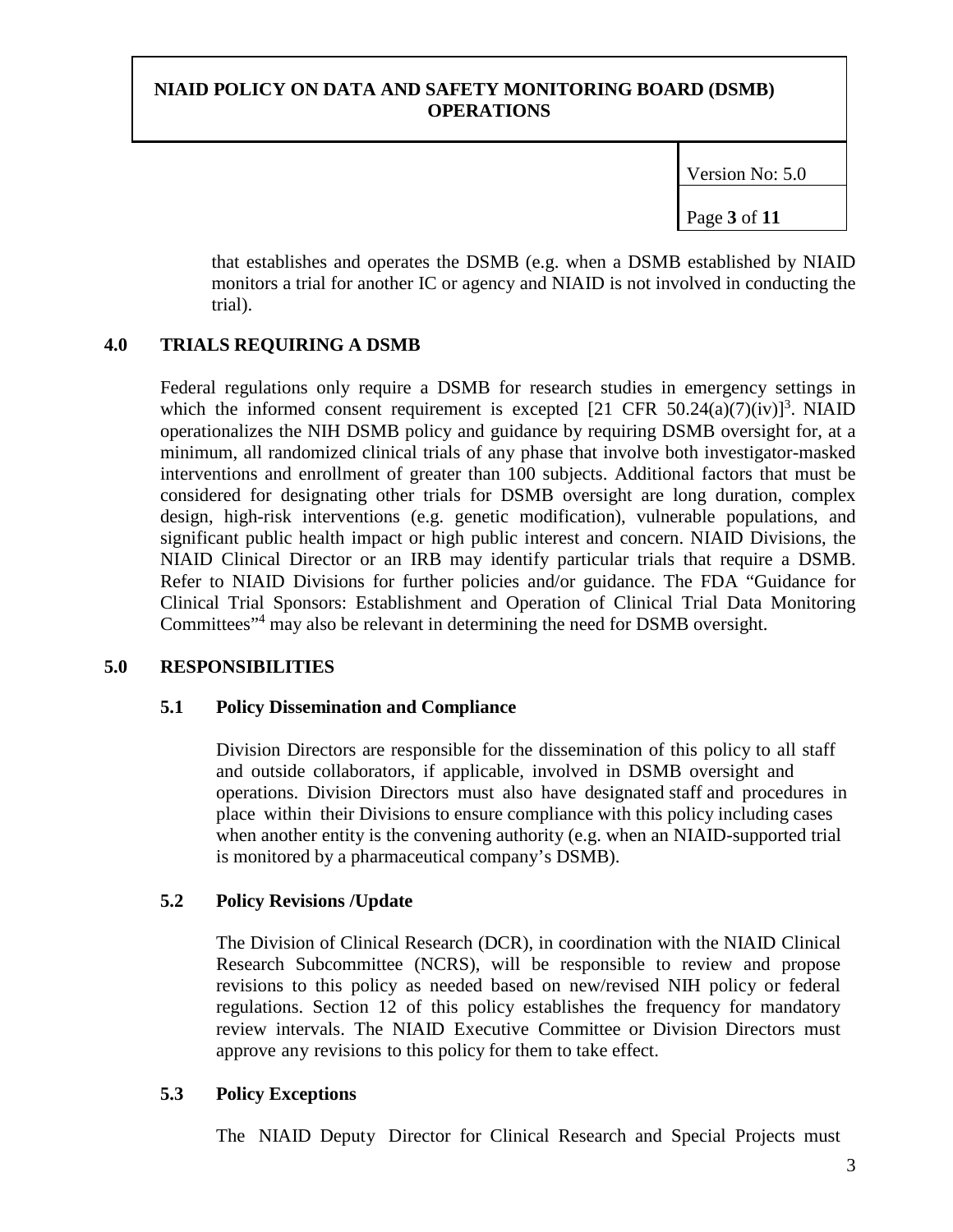Version No: 5.0

Page **4** of **11**

approve any exceptions to this policy, including cases where NIAID is not the DSMB convening authority.

### **6.0 OPERATIONS**

### **6.1 DSMB Charter**

Each DSMB must operate according to the provisions of a formal charter, agreed to in advance by NIAID and DSMB members and provided to study leadership. Charters should address appointment and responsibilities of members, roles and responsibilities of NIAID staff and contractors, unrestricted DSMB access to and management of unblinded trial data, terms of appointment, scheduling and format of meetings**,** quorum requirements, distribution and disposition of meeting materials, preparation of meeting summaries and written recommendations, management of conflict of interest, voting rights, and other procedural matters.

# **6.2 DSMB Membership**

DSMBs must consist of at least three voting members including a biostatistician experienced in statistical methods for clinical trials and a clinician with relevant expertise. Representatives of other clinical or laboratory specialties, bioethics, and the affected community are often critically important. Selection of DSMB members should include consideration of clinical trials experience, relevant expertise, prior DSMB service and absence of significant conflict of interest. For assessing potential conflicts of interest (COI) for DSMBs that NIAID establishes, refer to the "NIAID Policy for Identifying Potential Conflict of Interest for Individuals Serving on Advisory Committees or Independent Safety Monitors Responsible for Data and Safety Monitoring of Clinical Trials"<sup>5</sup>. When NIAID is responsible for the establishment and operation of the DSMB, the NIAID Division Director will appoint members directly or delegate that responsibility to designated staff members. DSMB membership should reflect NIAID's commitment to diversity.

# **6.3 DSMB Review Procedures**

DSMB members must review the protocol(s), charter(s), and other pertinent documents related to DSMB oversight of the trial(s). The DSMB must understand prior to its first data review and preferably prior to protocol enrollment how the investigators intend to approach: (1) timing and conditions for data reviews; and (2) possible early stopping for safety, futility, efficacy, and/or ethical reasons. DSMB members must have the opportunity to discuss any significant concerns with NIAID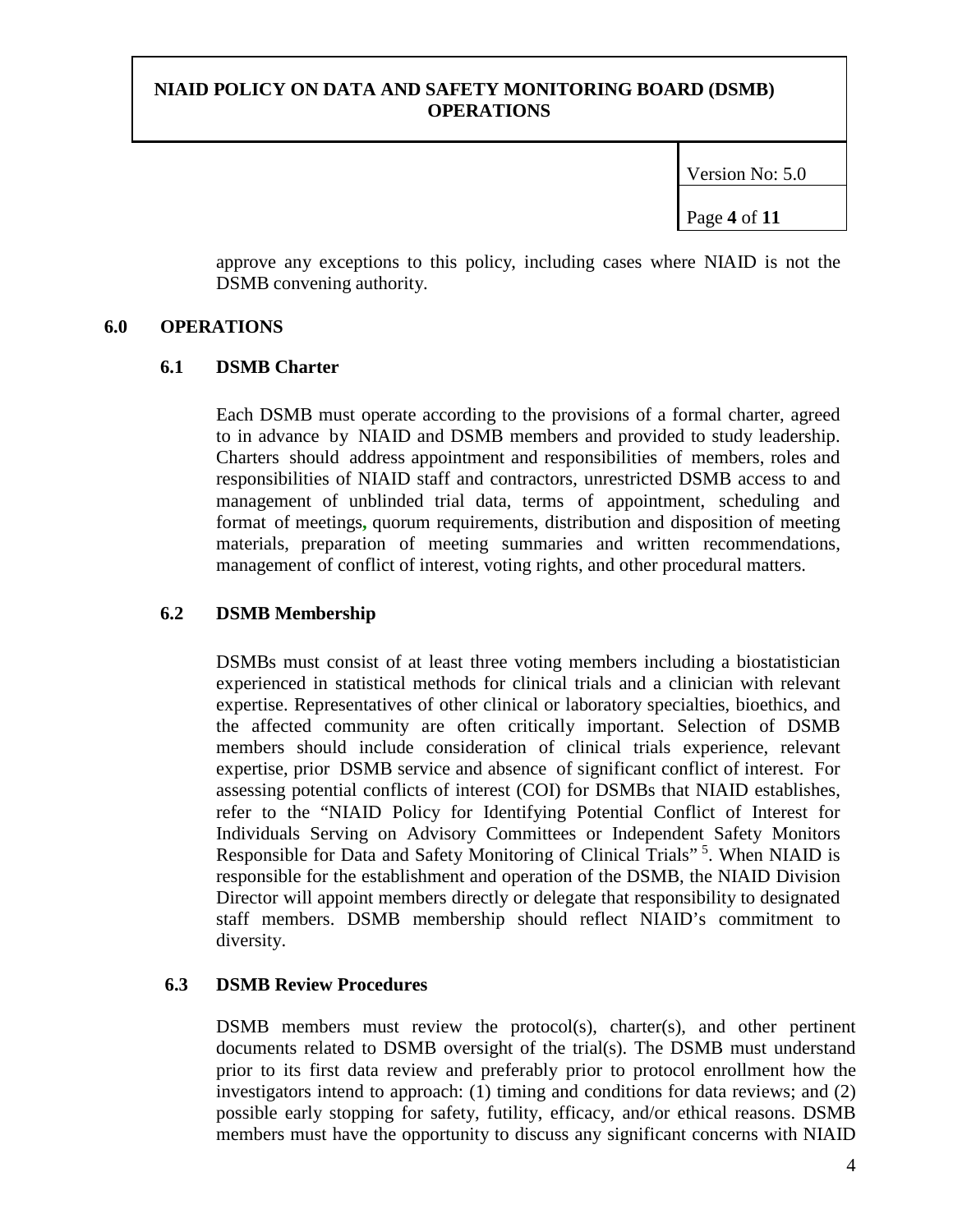Version No: 5.0

Page **5** of **11**

and protocol team leadership.

In addition, NIAID staff must inform the DSMB that it is the DSMB's responsibility and prerogative to review unblinded data to render any safety, planned efficacy, and planned futility recommendations. The DSMB may decide to defer unblinding while interim results permit that. However, the mechanics for immediate unblinding must be clearly established before the DSMB reviews any grouped data. The DSMB may access any available trial data needed to carry out its primary responsibilities.

DSMB meetings generally include three types of sessions: (1) open; (2) closed; (3) closed executive.

### (1) Open Session

The focus of the open session is on the general conduct and progress of the study. If any safety or efficacy data are presented during this session, the blinding, if present, must be preserved. In addition to DSMB members, this session may be attended by the protocol team, coordinating/data center staff, NIAID staff, collaborators, and representatives from other government agencies.

### (2) Closed Session

During the closed session, grouped (e.g. Group A, Group B) safety and efficacy data are reviewed. Attendance at the closed session is typically limited to DSMB members, the Executive Secretary and, as the Board authorizes, the biostatistician who prepared the closed data reports. Information contained in the closed reports is also limited to these individuals. In unusual circumstances, an NIAID Medical/Safety Officer or Monitor may attend for a defined portion of the closed session for a specific safety concern if authorized; see Section 6.4.

#### (3) Closed Executive Session

Only DSMB members and the Executive Secretary may participate in closed executive sessions, to ensure complete objectivity as members review outcome data and formulate recommendations regarding the protocol.

The DSMB at its discretion may invite any individual to participate in any type of session if it believes the individual has important information or knowledge that will assist the DSMB in fulfilling its responsibilities. Likewise the DSMB always has the option to hold discussions involving only DSMB members.

### **6.4 NIAID Staff/Contractors Attending DSMB Closed Sessions and Closed Executive Sessions**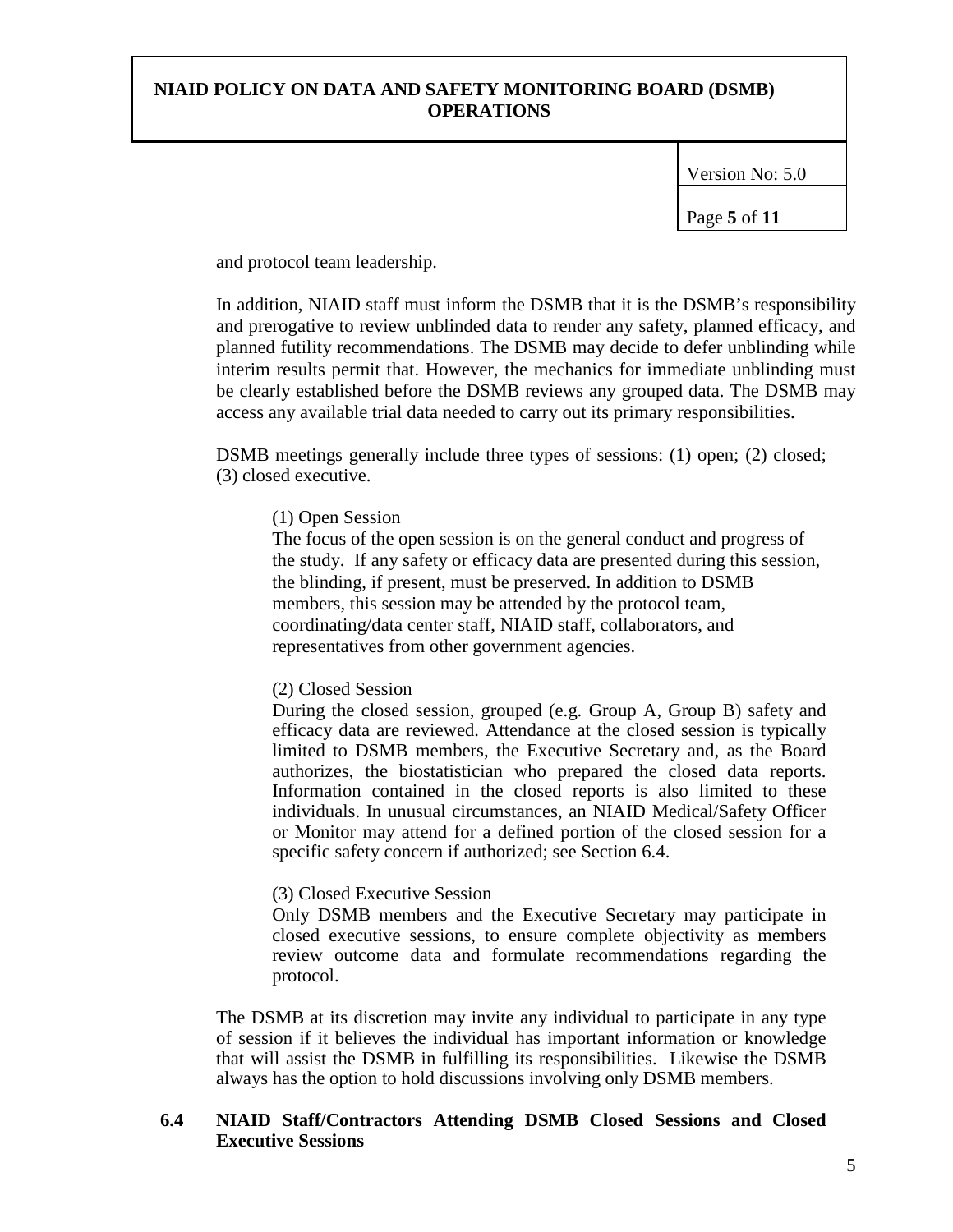Version No: 5.0

Page **6** of **11**

A limited number of NIAID employees or contractors may attend DSMB closed sessions or closed executive sessions. These individuals and the DSMB should understand that NIAID staff roles and responsibilities are to uphold the public interest and support the work of the DSMB. NIAID employees or contractors may not serve as DSMB members; they may not vote nor attempt to influence DSMB deliberations or recommendations. Their roles and responsibilities are:

- a) DSMB Executive Secretary: facilitates effective functioning, record keeping, and interactions between NIAID and the DSMB but may have no other direct or supervisory role in the conduct of the trial being reviewed;
- b) Protocol biostatistician: clarifies the report(s) and answers questions regarding the analyses;
- c) NIAID Medical /Safety Officer or Monitor: In rare circumstances, the Division Director, upon consultation with the DSMB chair, may authorize attendance and access to closed safety data – if information from ongoing review of individual adverse event reports and summaries, or emerging information external to the trial raises concern about safety of current or future trial participants. This Medical/Safety Officer or Monitor may share supplemental clinical information with the DSMB and gain DSMB perspective on safety issues relating to his/her safety oversight responsibilities. DSMB members should be notified of this authorization in advance of the meeting date with an adequate opportunity for the Division Director or designee to address any member's concerns.

All such individuals will complete standardized NIAID training relative to their roles and responsibilities in closed DSMB sessions.

#### **6.5 DSMB Recommendations – Routing/Response**

DSMB summary recommendations are reported to the DSMB convening authority. Appropriate care must be exercised to prevent premature unblinding of the study team if the DSMB recommends a major change (e.g. including partial or full termination of the study).

The DSMB's convening authority's responsible official may consult with the trial leadership and/or relevant staff before making the final decision regarding the recommendations. A decision to reject a recommendation should be communicated to the DSMB with appropriate rationale.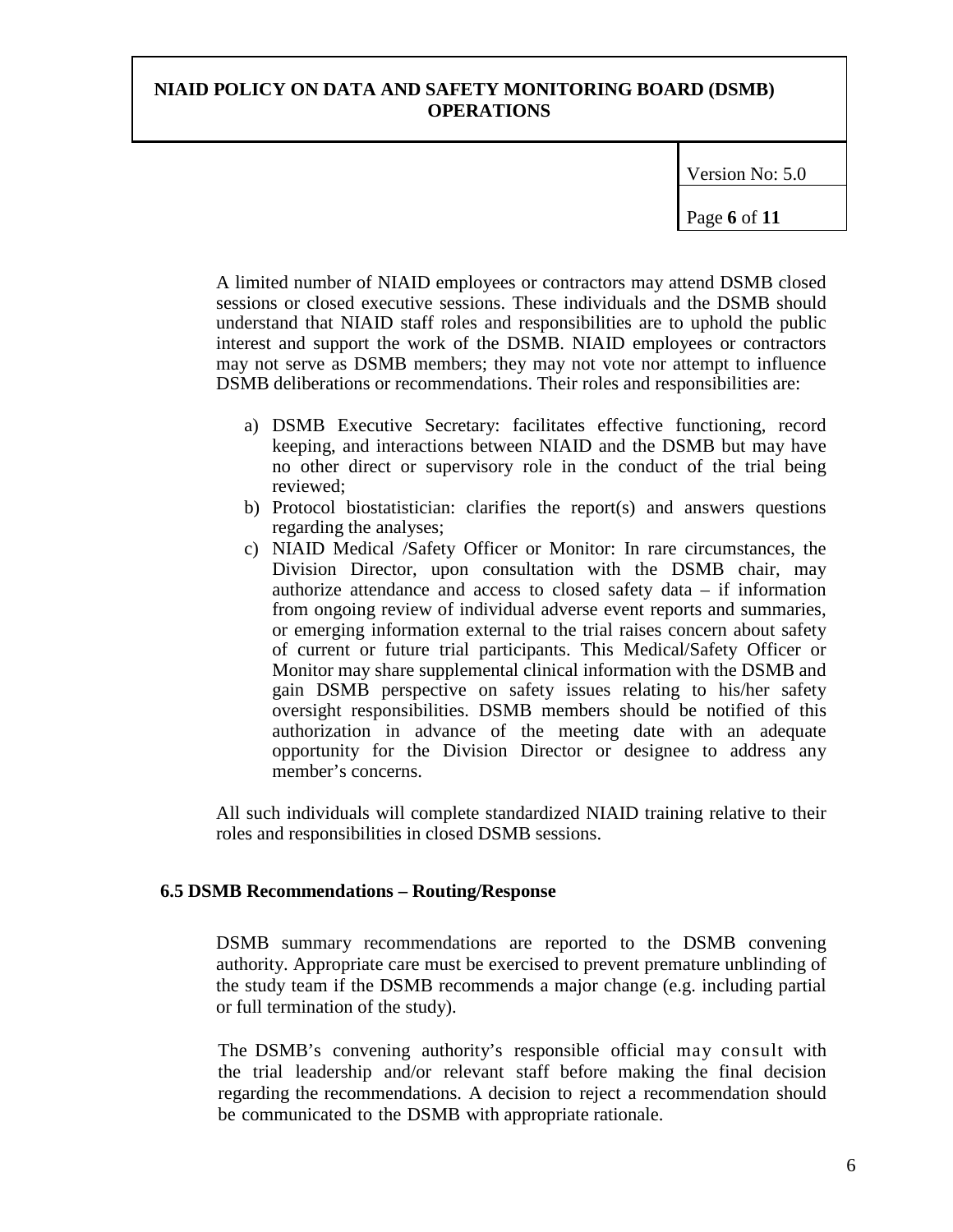Version No: 5.0

Page **7** of **11**

When an NIAID-established DSMB is asked to monitor a trial for another convening authority, NIAID has special responsibility for ensuring clarity in the relationship and expectations of those parties.

Site investigators receive final DSMB meeting summaries and submit to their Institutional Review Boards (IRBs)/Ethics Committees (ECs)<sup>6</sup>.

### **6.6 Record Retention**

The DSMB Executive Secretary or equivalent authority must maintain DSMB meeting documentation, including closed data reports and the resulting DSMB recommendations, during the DSMB's oversight of a trial. When the trial has concluded, the convening authority will maintain those records for as long as is required for other key trial records.

### **7.0 PROFESSIONAL LIABILITY INSURANCE FOR DSMB MEMBERS**

Members who choose to obtain liability insurance to cover their participation on an NIAID DSMB may be eligible for reimbursement for their premiums. (Attachment A)

### **8.0 REFERENCES/LINKS**

- **8.1** Supersedes: Policy Version 3.0 (May 4, 2009)
- **8.2** The below online information is current as of the effective date of this policy.

<sup>1</sup>NIH Policy for Data and Safety Monitoring (June 10, 1998) <http://grants.nih.gov/grants/guide/notice-files/not98-084.html>

<sup>2</sup> Further Guidance on a Data and Safety Monitoring for Phase I and Phase II Trials (June 5, 2000) <http://grants.nih.gov/grants/guide/notice-files/NOT-OD-00-038.html>

 ${}^{3}$ FDA - CFR 50.24(a)(7)(iv) Exception from informed consent requirements for emergency research <http://www.accessdata.fda.gov/scripts/cdrh/cfdocs/cfcfr/CFRSearch.cfm?fr=50.24>

<sup>4</sup>Guidance for Clinical Trial Sponsors: Establishment and Operation of Clinical Trial Data Monitoring Committees <http://www.fda.gov/RegulatoryInformation/Guidances/ucm127069.htm>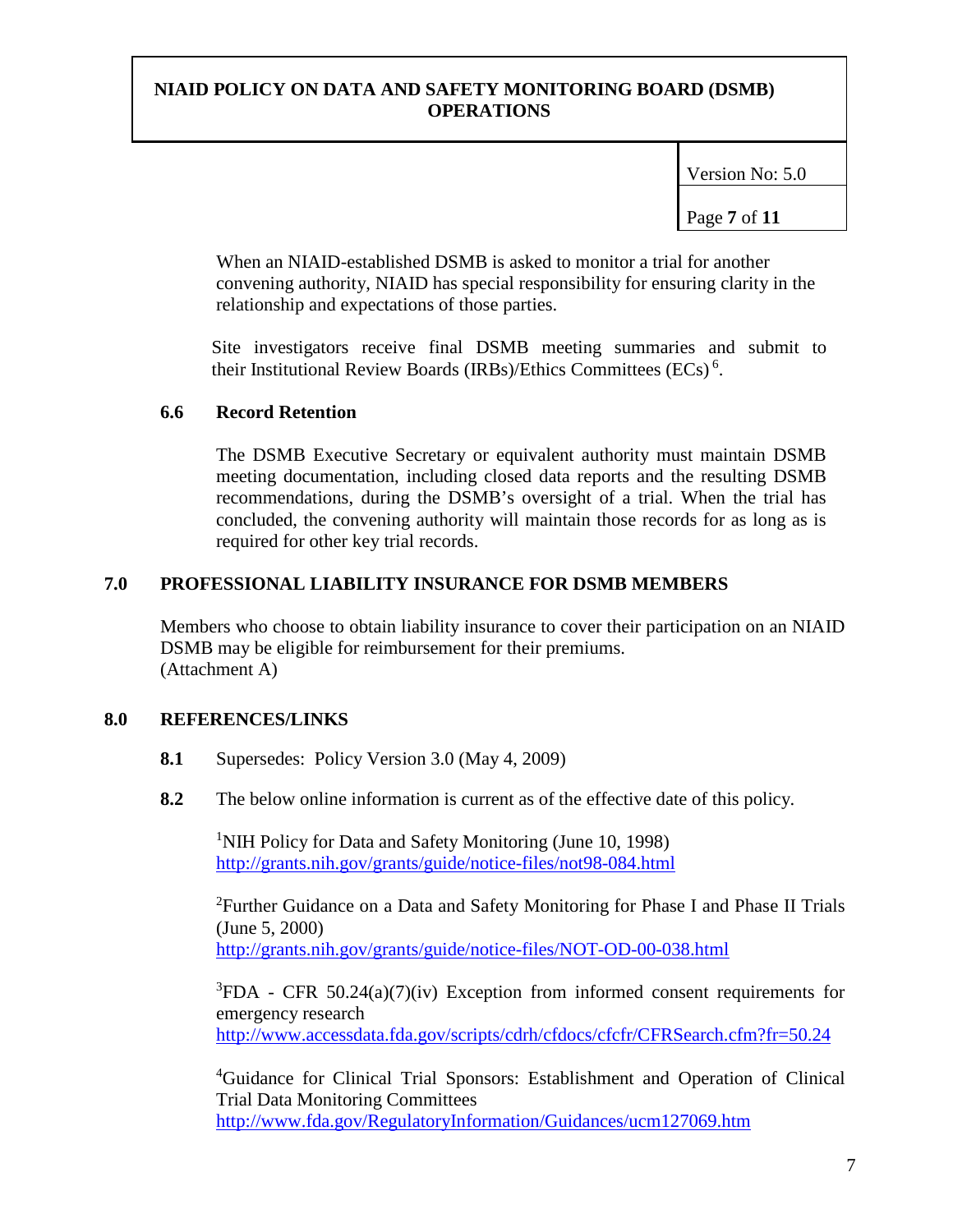Version No: 5.0

Page **8** of **11**

<sup>5</sup>NIAID Policy for Identifying Potential Conflict of Interest for Individuals Serving on Advisory Committees or Independent Safety Monitors Responsible for Data and Safety Monitoring of Clinical Trials

#### DSMB COI Appendix 1 DSMB COI Appendix 2

[http://www.niaid.nih.gov/labsandresources/resources/toolkit/guidance/Pages/guidan](http://www.niaid.nih.gov/labsandresources/resources/toolkit/guidance/Pages/guidance.aspx) [ce.aspx](http://www.niaid.nih.gov/labsandresources/resources/toolkit/guidance/Pages/guidance.aspx)

6 Guidance on Reporting Adverse Events to Institutional Review Boards for NIH-Supported Multicenter Clinical Trials (June 11, 1999) <http://grants1.nih.gov/grants/guide/notice-files/not99-107.html>

### **8.3 Other Resources:**

DeMets, DL, Furberg, CD, Friedman, LM (editors) (2006) *Data Monitoring in Clinical Trials: A Case Studies Approach*. Springer, New York, NY.

Ellenberg, SS, Fleming, TR, DeMets, DL (2003) *Data Monitoring Committees in Clinical Trials.* John Wiley & Sons Ltd, West Sussex, England.

Herson, Jay (2009) *Data and Safety Monitoring Committees in Clinical Trial*s, Taylor and Francis Group, Boca Raton, FL.

European Medicines Agency – Committee for Medicinal Products for Human Use (CHMP) – Guideline on Data Monitoring Committees [http://www.ema.europa.eu/docs/en\\_GB/document\\_library/Scientific\\_guideline/200](http://www.ema.europa.eu/docs/en_GB/document_library/Scientific_guideline/2009/09/WC500003635.pdf) [9/09/WC500003635.pdf](http://www.ema.europa.eu/docs/en_GB/document_library/Scientific_guideline/2009/09/WC500003635.pdf)

# **9.0 INQUIRIES/CONTACT INFORMATION**

For questions or comments please contact [NCRSexec.sec.@niaid.nih.gov](mailto:NCRSexec.sec.@niaid.nih.gov)

# **10.0 AVAILABILITY**

This policy is available electronically on the NIAID website. Archived versions are available by contacting the NCRS Executive Secretary at [NCRSexecsec@niaid.nih.gov.](mailto: NCRSexec.sec.@niaid.nih.gov)

# **11.0 ATTACHMENTS**

Attachment A – Implementation of Reimbursement of the Cost of Premiums for NIAID DSMB (SMC/ISM) Members Who Obtain Individual Liability Insurance Policies.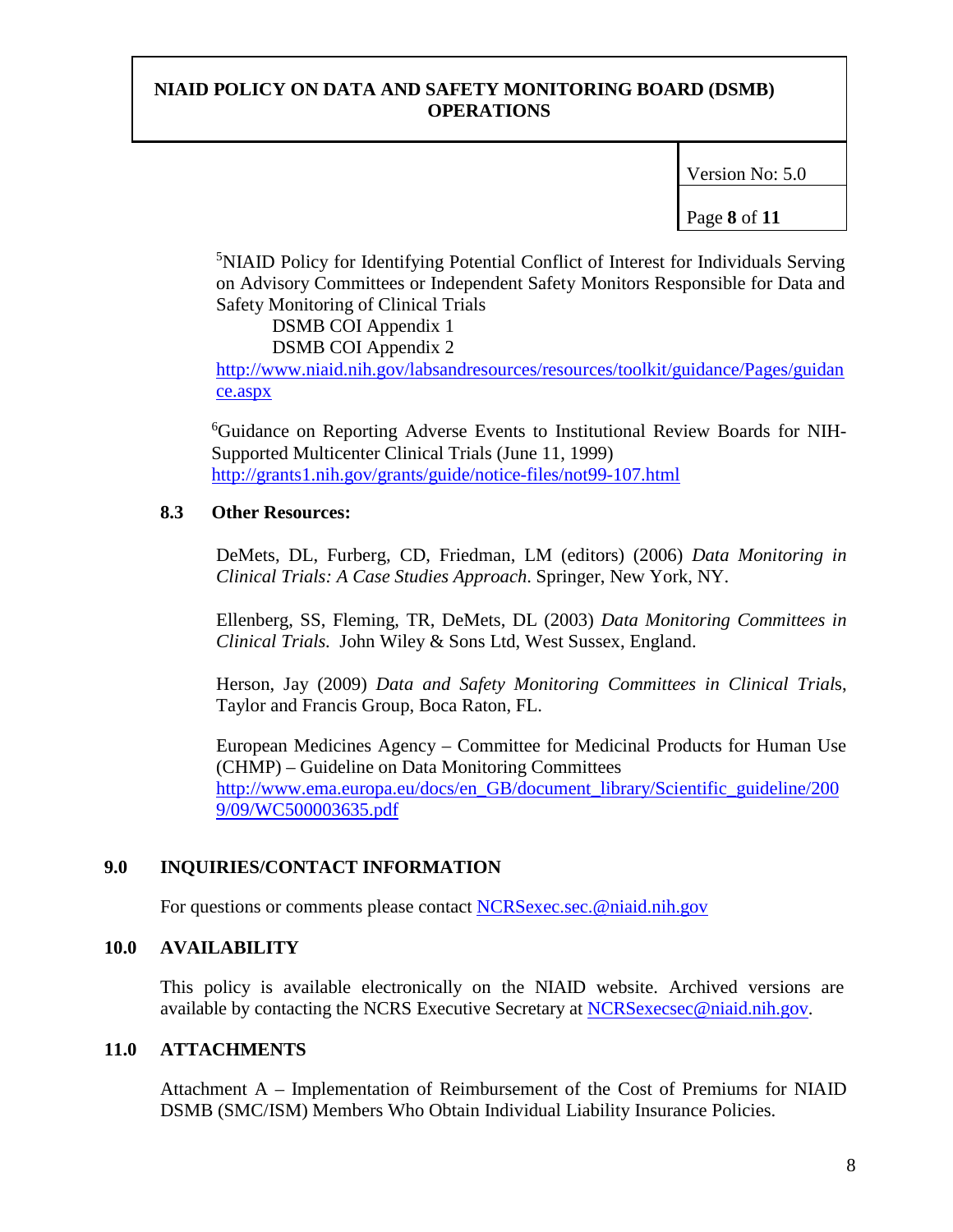Version No: 5.0

Page **9** of **11**

### **12.0 REVIEW SCHEDULE/CHANGE SUMMARY**

- **12.1** This policy will be reviewed at least every two years. Interim revisions will be made as needed to comply with NIH or other federal regulatory changes and/or at the request of the DCR Director.
- **12.2** The change summary table below will be updated when the document is reviewed or revised.

| Version # | Date     | Replaces | Date of<br>Review/Revision | Rationale for Revision/Retirement                                                                                                                                                                                                                                                                                                                                                                                                                                                                                                                                                                                                         |
|-----------|----------|----------|----------------------------|-------------------------------------------------------------------------------------------------------------------------------------------------------------------------------------------------------------------------------------------------------------------------------------------------------------------------------------------------------------------------------------------------------------------------------------------------------------------------------------------------------------------------------------------------------------------------------------------------------------------------------------------|
| 2.0       | 11/20/07 | $1.0\,$  | 11/20/07                   | Clarification enhancements;<br>Addition of procedures for access to<br>closed safety data and new special<br>exceptions for data access                                                                                                                                                                                                                                                                                                                                                                                                                                                                                                   |
| 3.0       | 5/04/09  | 2.0      | 5/04/09                    | Overall simplification of content;<br>Title change; deletion of specific case<br>example; new definitions section;<br>additional charter requirements;<br>minimum # of members established;<br>review interval changed to every 2 years                                                                                                                                                                                                                                                                                                                                                                                                   |
| 4.0       | 9/30/13  | 3.0      | 9/30/13                    | More explicit background & authority;<br>acknowledgment of other monitoring<br>options; clarifications regarding convening<br>authority; revised designation of studies<br>needing DSMB oversight; addition of<br>voting rights as a mandatory charter<br>element; referral to separate policy on<br>conflict of interest; clarification of<br>executive secretary's role; addition of<br>mandatory DSMB access to unblinded<br>data; revisions to communications with<br>convening authority; new provisions for<br>record retention; new provision of<br>reimbursement for liability insurance;<br>addition of links and new references |
| 5.0       | 9/4/14   | 4.0      | 9/4/14                     | Additions to charter; details on DSMB<br>review procedures including general<br>session descriptions; additional details re<br>DSMB access to unblinded data; more<br>detailed description on roles and<br>responsibilities of NIAID staff or<br>contractors attending closed sessions                                                                                                                                                                                                                                                                                                                                                    |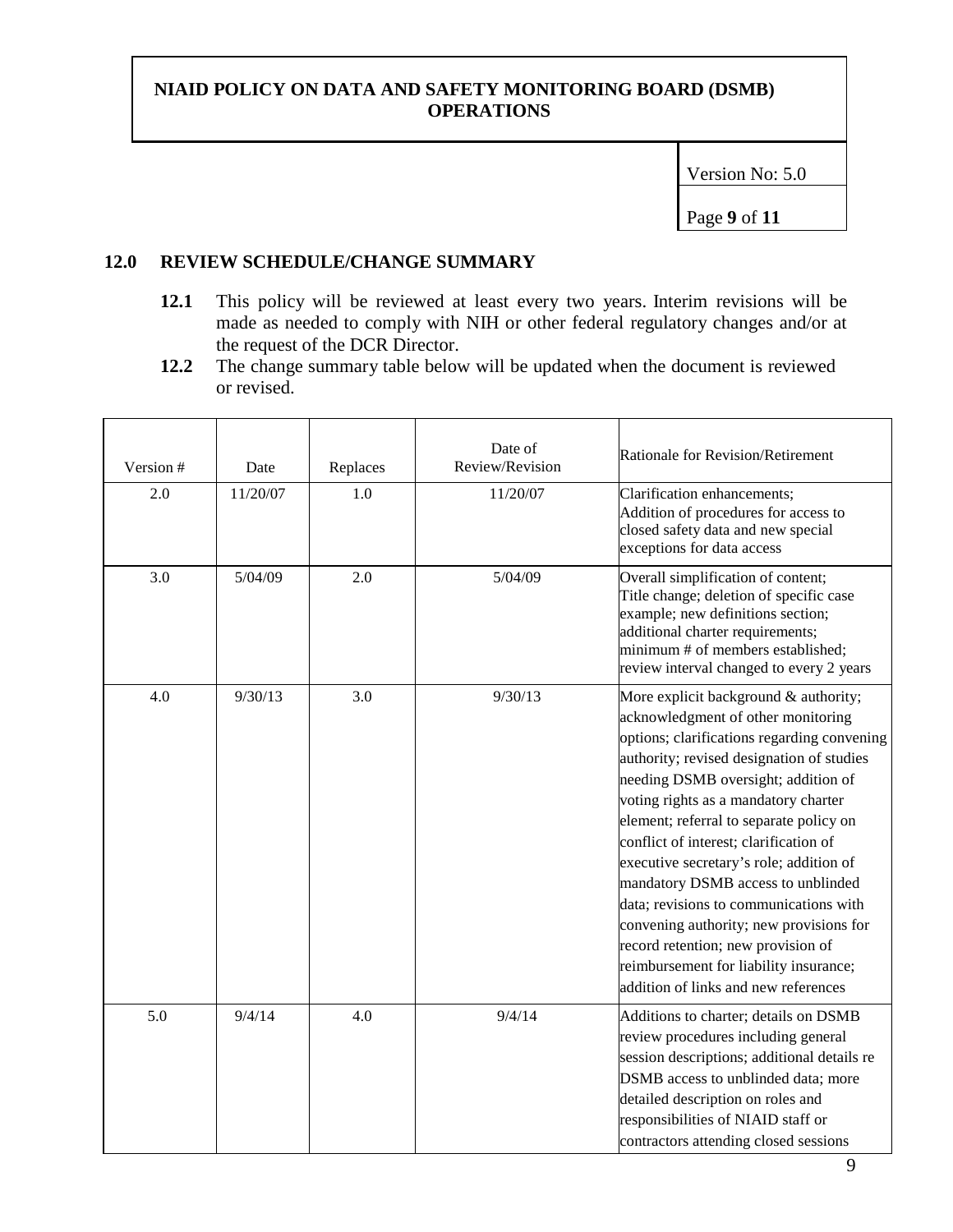# **ATTACHMENT A**

# **Implementation of Reimbursement of the Cost of Premiums for NIAID DSMB (SMC/ISM) Members Who Obtain Individual Liability Insurance Policies**

**(Version 2.0 May 17, 2013)** 

### **BACKGROUND:**

In the mid-2000s, NIH explored possible actions to address concerns about potential liability issues for individuals who serve on Data and Safety Monitoring Boards (DSMBs) appointed by NIH. A trans-NIH working group was formed to assess options for addressing this topic. No trans-NIH approach was implemented. Subsequently, some NIH Institutes have addressed this issue by arranging for group insurance coverage; other Institutes do not provide such coverage. NIAID leadership reviewed potential options to address the issue of liability insurance. NIAID leadership took into consideration the lack of published law cases naming data safety monitoring boards as defendants\*, the advisory nature of the DSMB, and other factors, including cost, in deciding on the option to offer reimbursement for individual policies to members who voluntarily obtain this coverage on their own and are eligible for reimbursement.

**Who may receive reimbursement for the cost of a premium?**\*\* Voting members of DSMBs or Safety Monitoring Committees (SMCs) or Independent Safety Monitors (ISMs) who participate in making recommendations to NIAID and who request reimbursement may be eligible to receive reimbursement. Ad-hoc members and Executive Secretaries may also be eligible to receive reimbursement.

**For what timeframe will reimbursement be available?** Members may receive reimbursement for premium costs for a policy covering their activities during their period of appointment.

**What is the limit of reimbursement for premiums?** Members may be reimbursed for reasonable costs for a policy that covers their activities during their period of appointment on the DSMB/SMC or as an ISM. Members who have existing individual or institutional liability policies may choose to clarify whether those policies cover their DSMB (SMC/ISM) activities. Members who have existing liability insurance for other professional activities who add (or have) coverage for their DSMB/SMC/ISM participation, may be eligible to receive reimbursement of their premium cost on a prorated basis.

**How will reimbursement be implemented?** Each Division will administer the reimbursement process according to available methods. Each Division will identify an individual to facilitate this process and to track activities associated with the reimbursement process. At a minimum, Divisions will track the name and total number of members who request reimbursement, the amount of the reimbursement, whether the reimbursement was for a policy that was obtained solely to cover DSMB activities or was a prorated reimbursement of an existing policy, and the name of the company providing coverage.

**How will the availability of reimbursement be communicated?** Reimbursement availability is noted in the NIAID DSMB operations policy.

**To whom can members address questions?** DSMB and SMC members and ISMs may contact Division staff for questions or concerns. Each Division will identify and communicate a contact